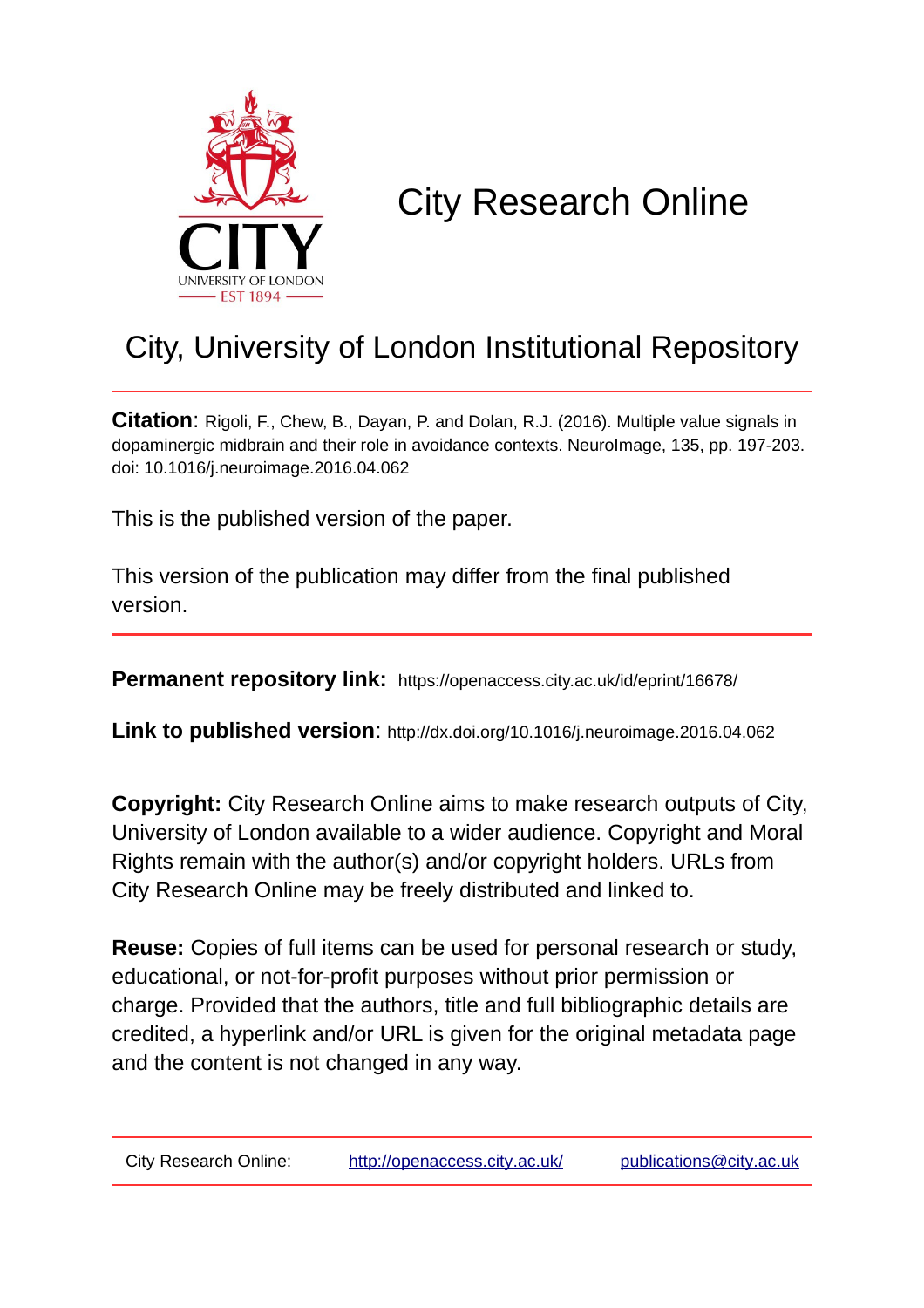Contents lists available at ScienceDirect

## NeuroImage

journal homepage: <www.elsevier.com/locate/ynimg>

## Multiple value signals in dopaminergic midbrain and their role in avoidance contexts

### Francesco Rigoli <sup>a,\*</sup>, Benjamin Chew <sup>a</sup>, Peter Dayan <sup>b</sup>, Raymond J. Dolan <sup>a,c</sup>

<sup>a</sup> The Wellcome Trust Centre for Neuroimaging, UCL, 12 Queen Square, London WC1N 3BG, UK

<sup>b</sup> Gatsby Computational Neuroscience Unit, UCL, 17 Queen Square, London WC1N 3AR, UK

<sup>c</sup> Max Planck UCL Centre for Computational Psychiatry and Ageing Research, London WC1B 5EH, UK

#### article info abstract

Article history: Received 2 February 2016 Revised 31 March 2016 Accepted 26 April 2016 Available online 27 April 2016

The role of dopaminergic brain regions in avoidance behaviour is unclear. Active avoidance requires motivation, and the latter is linked to increased activity in dopaminergic regions. However, avoidance is also often tethered to the prospect of punishment, a state typically characterized by below baseline levels of dopaminergic function. Avoidance has been considered from the perspective of two-factor theories where the prospect of safety is considered to act as a surrogate for reward, leading to dopamine release and enhanced motivational drive. Using fMRI we investigated predictions from two-factor theory by separating the neural representation of a conventional net expected value, which is negative in the case of avoidance, from an adjusted expected value which factors in a possibility of punishment and is larger for both big rewards and big (predictably avoidable) punishments. We show that neural responses in ventral striatum and ventral tegmental area/substantial nigra (VTA/SN) covaried with net expected value. Activity in VTA/SN also covaried with an adjusted expected value, as did activity in anterior insula. Consistent with two-factor theory models, the findings indicate that VTA/SN and insula process an adjusted expected value during avoidance behaviour.

© 2016 The Authors. Published by Elsevier Inc. This is an open access article under the CC BY license (http://creativecommons.org/licenses/by/4.0/).

#### 1. Introduction

Dopaminergic rich brain regions, including ventral striatum and midbrain ventral tegmental area/substantia nigra (VTA/SN), are implicated in evaluation and motivation ([D'Ardenne et al., 2008; Kable](#page-6-0) [and Glimcher, 2007; O'Doherty et al., 2004; Seymour et al., 2007;](#page-6-0) [Tobler et al., 2005; Tom et al., 2007](#page-6-0)). In appetitive contexts, these regions show enhanced responses to larger rewards, consistent with representing expected value (EV) and reinforcement prediction error (RPE). Several findings link these regions with energizing effects or motoric vigour, in keeping with a link between EV and motivation [\(Berridge and Robinson, 1998; Niv et al., 2007; Salamone and Correa,](#page-6-0) [2002\)](#page-6-0). However, evidence regarding dopaminergic involvement in avoidance contexts is scarce, and whether there is an increased activation in dopaminergic circuitry with punishment remains contentious [\(Boureau and Dayan, 2011; Dayan, 2012; Oleson and Cheer, 2013\)](#page-6-0).

Evidence from Pavlovian conditioning paradigms (i.e., where acting is irrelevant; [D'Ardenne et al., 2008](#page-6-0)) has shown that activity in dopaminergic regions is inhibited by larger punishments, suggesting inhibition in avoidance too (i.e., when acting is required to prevent punishment).

E-mail address: [f.rigoli@ucl.ac.uk](mailto:f.rigoli@ucl.ac.uk) (F. Rigoli).

On the other hand, avoidance studies report more vigorous motoric responses with larger punishments [\(Oleson and Cheer, 2013\)](#page-7-0) and impaired avoidance behaviour with dopamine depletion ([Cooper et al.,](#page-6-0) [1973; Darvas et al., 2011; McCullough et al., 1993\)](#page-6-0). Given an association between dopamine activity and motivation ([Berridge and Robinson,](#page-6-0) [1998; Niv et al., 2007; Salamone and Correa, 2002\)](#page-6-0), these findings hint at an increased dopaminergic response with larger punishment.

A recent computational model ([Dayan, 2012](#page-6-0)), inspired by classical two-factor theory ([Mowrer, 1947\)](#page-7-0), suggests a potential resolution. In avoidance contexts, the model postulates an expected value signal which is adjusted to the level of punishment that is potentially avoidable through action. This adjusted signal is postulated as driving a dopaminergic response. In line with this, we designed a paradigm where we could distinguish between a raw EV signal  $(EV_{RAW})$  and an EV signal adjusted to the potentially avoidable punishment  $(EV_{ADJ})$ . Crucially, these two value representations can be disentangled in the context of an instrumental task involving reward and punishment [\(Fig. 1](#page-2-0)). Consider a condition in which an animal has to perform an action to obtain a reward. Here,  $EV_{RAW}$  is equivalent to  $EV_{ADI}$  since punishment is not involved. However, for performance of an action to avoid punishment,  $EV<sub>RAW</sub>$  decreases with larger compared to smaller amounts of punishment (i.e., a less negative value is expected with smaller punishment) while  $EV_{ADI}$  increases for larger compared to smaller punishment amounts because the level of avoidable punishment increases with larger punishment.

<http://dx.doi.org/10.1016/j.neuroimage.2016.04.062>

1053-8119/© 2016 The Authors. Published by Elsevier Inc. This is an open access article under the CC BY license (http://creativecommons.org/licenses/by/4.0/).







<sup>⁎</sup> Corresponding author at: The Wellcome Trust Centre for Neuroimaging, Institute of Neurology, 12 Queen Square, London WC1N 3BG, UK.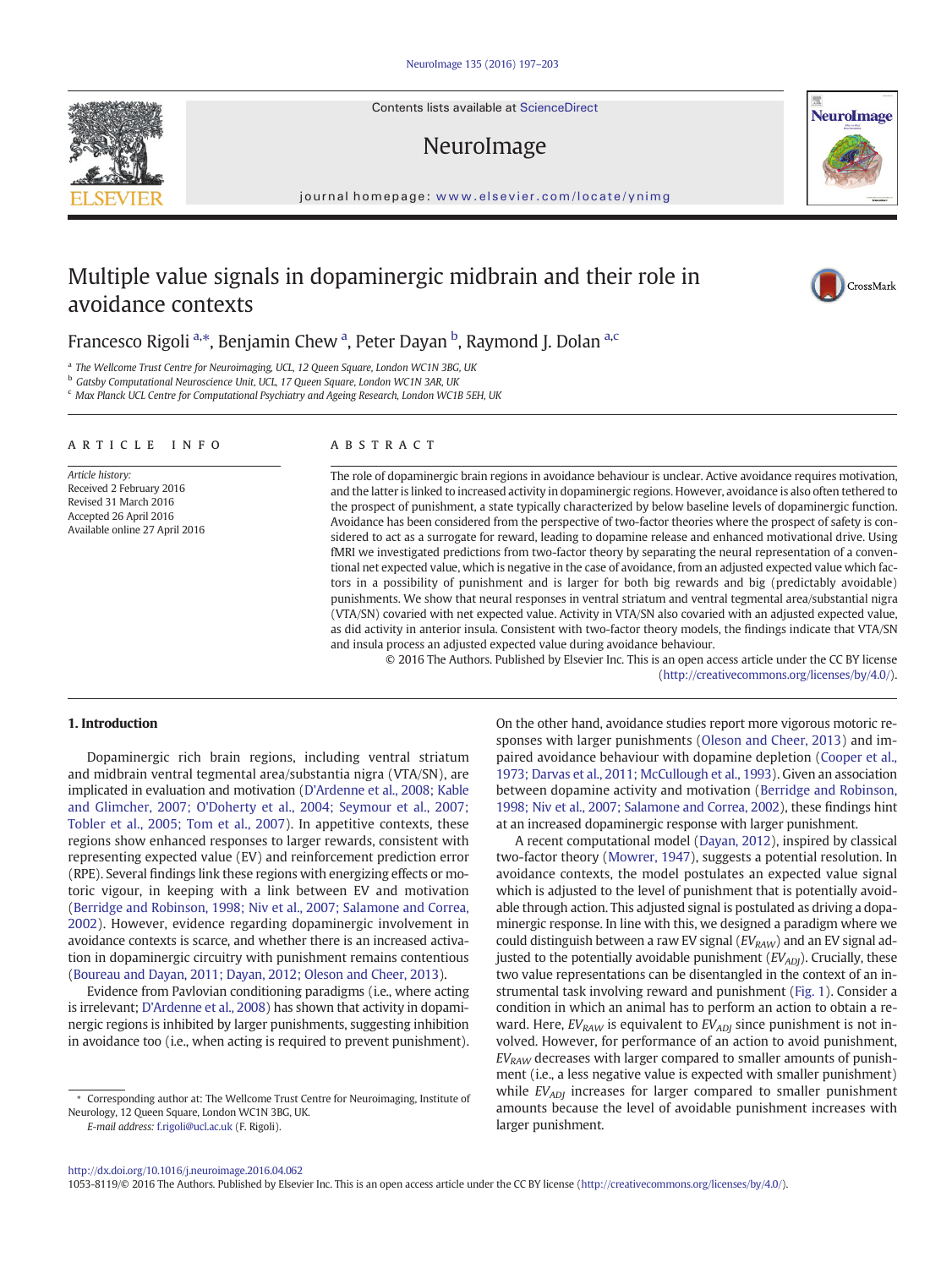<span id="page-2-0"></span>

Fig. 1. Representation of the raw EV ( $EV_{BAW}$ ; panel A), the EV adjusted to the level of punishment avoidable through action ( $EV_{AD}$ ; panel B), and the absolute value of the raw EV, corresponding to the absolute expected reinforcer ( $|EV_{\text{paw}}|$ ; panel C). Take a scenario where an agent has to perform an action in different conditions where (i) the action leads to a large monetary gain (LG; e.g., £10) with a given probability (e.g., 0.95, corresponding to the true participants' task performance) and not performing the action leads to zero outcome, (ii) performing the action leads to a small monetary gain (SG; e.g., £1) with a given probability (0.95) and not performing the action leads to zero outcome, (iii) performing the action leads to avoidance of a small monetary loss (SL; e.g. £1) with a given probability (0.95) and not performing the action leads to a small loss for sure, (iv) performing the action leads to avoidance of a large monetary loss (LL; e.g. £10) with a given probability (0.95) and not performing the action leads to a large loss for sure. EV<sub>RAW</sub> corresponds to the value of the reinforcer multiplied by the probability of getting that reinforcer once the instrumental action is performed. This quantity decreases monotonically from LG, SG, SL to LL, as shown on panel A (e.g., LG: £10 × 0.95 = £9.5; SG: £1 × 0.95 = £0.95; SL:  $-£1 \times 0.05 = -£0.05$ ; LL:  $-£10 \times 0.05 = -£0.5$ ). EV<sub>ADI</sub> corresponds to the value of the reinforcer multiplied by the probability of getting that reinforcer minus the level of punishment (with negative sign) avoided by performing the instrumental action (multiplied by the probability of avoiding the punishment), and this is higher for LG and LL compared to SG and SL, as shown on panel B (e.g., LG: (£10 × 0.95)–£0 = £9.5; SG: (£1 × 0.5)–£0 = £0.95; SL = (-£1 × 0.05)–(-£1 × 0.95) = £0.9; LL = (-£10 × 0.05)–(-£10 × 0.95) = £9). From these graphs it can be seen that signalling EV<sub>RAW</sub> or |EV<sub>RAW</sub>| predicts a main effect of valence (i.e., (LG + SG)–(SL + LL), while signalling EV<sub>ADJ</sub> predicts a main effect of amount (i.e., (LG + LL)–(SG + SL)). In addition, EV<sub>RAW</sub> and |EV<sub>RAW</sub> are lict an interaction effect in which the difference between a large and a small gain is larger than the difference between a large and a small loss (i.e.,  $(LG - SC)$ – $(L - SL)$ ). Therefore, here predictions associated with  $EV_{AD}$ can be dissociated from any influence exerted by  $EV_{RAW}$  or  $|EV_{RAW}|$ . This type of scenario is exploited in our experimental paradigm.

To investigate neural signatures of  $EV_{ADJ}$  independent of  $EV_{RAW}$ , we considered instrumental behaviour in relation to gain or loss while manipulating their respective magnitudes. During functional magnetic resonance imaging (fMRI) recording, participants performed a task (Fig. 2A) requiring a right/left button press corresponding to the position on a screen of a visual target stimulus, presented together with distractors. On each trial, correct responses allowed participants either to gain or avoiding losing money associated with one of two amounts, as described by a two-by-two factorial design (factors of outcome valence (loss/gain) and monetary amount (£1/£10)). This design allowed us to test whether brain regions linked with an incentive value representation reflect  $EV_{RAW}$ ,  $EV_{ADJ}$ , or both. A response in a region that represents  $EV<sub>RAW</sub>$  would be expected to increase when contrasting reward with punishment (independent of amount), while a response in a region representing  $EV_{ADI}$  would be expected to increase for large compared to small monetary amount (independent of valence).

It has been proposed that learning and performance of an avoidance response could usefully be differentiated, since the learning might involve two distinct signals, one associated with the possibility of the aversive outcome; the other with its rescindment ([Dayan, 2012;](#page-6-0) [Mackintosh, 1983; Mowrer, 1947\)](#page-6-0). In order to focus on performance, we minimized any learning component by instructing participants on gain/loss contingencies and by allowing them to practise with the task before entering the scanner.

#### 2. Methods

#### 2.1. Participants



Twenty-two healthy right-handed human participants were recruited. Three subjects were excluded from analyses because of technical problems. Thus, the experimental sample included 19 subjects

Fig. 2. A: Experimental paradigm. Participants had to press a left/right button according to the location on the screen of a target presented among distractors. In different blocks, correct responses led to obtaining a large monetary gain (LG), a small monetary gain (SG), or avoiding a small monetary loss (LS) or a large monetary loss (LL). Before each trial, an information panel displayed (i) on the top of the screen, a row of monetary amounts corresponding to the condition of the current block n (the number of monetary amounts displayed corresponds to the number of trials remaining in the current blocks); and (ii) on the bottom of the screen, a monetary amount in brackets corresponding to the condition in the subsequent block  $n + 1$ . Next, the target (é) and three distractors (è) were presented. Participants were required to press a left/right button corresponding to the side of the screen on which the target was displayed (left or right). B: Behavioural performance (corresponding to the proportion of uncorrect responses) as a function of the experimental conditions. Top: raw scores (with standard errors); bottom: Z-scores computed across the different conditions for each subject.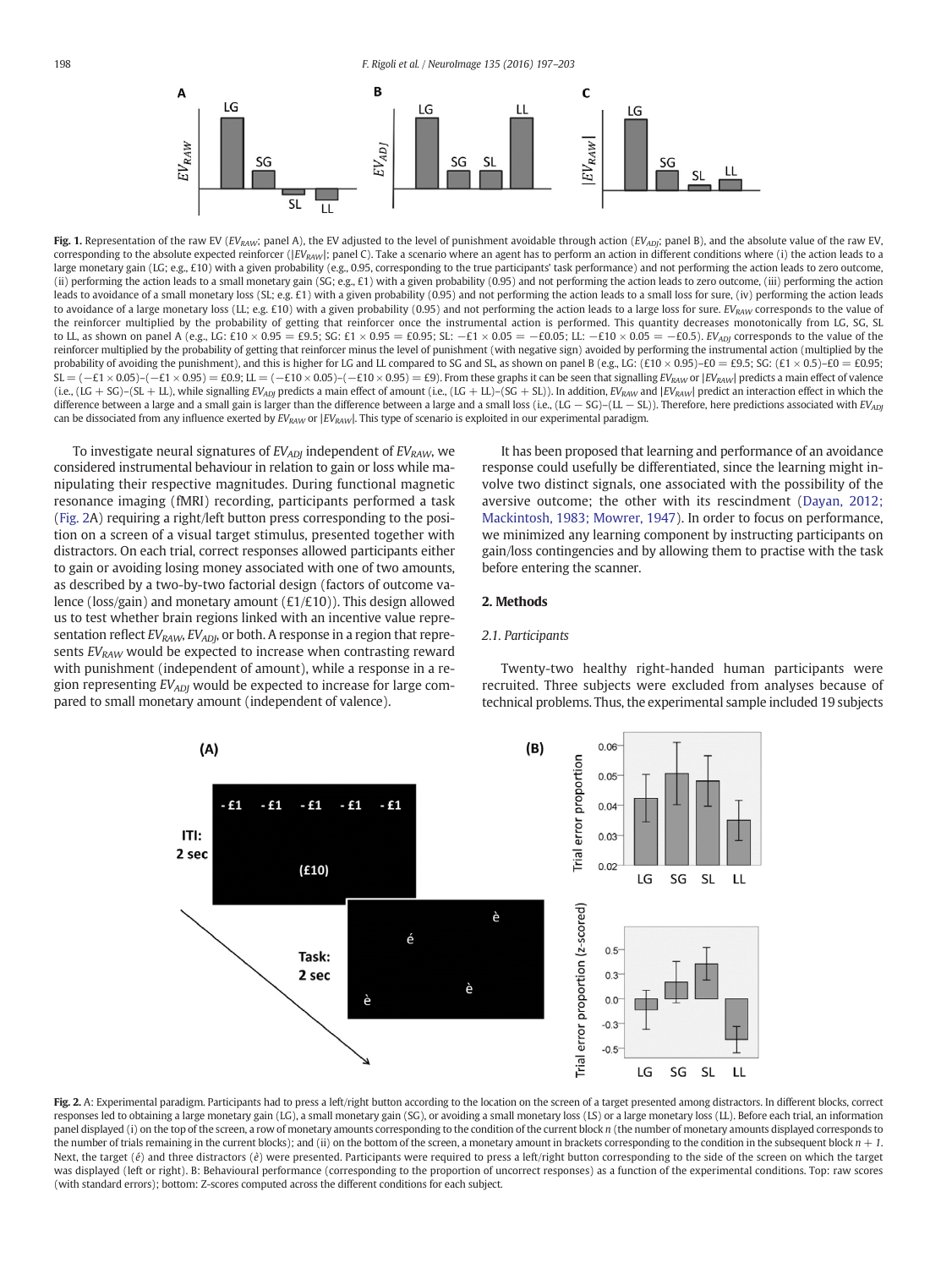(9 females, mean age 27). All participants had normal or corrected-tonormal vision. None had history of head injury, a diagnosis of any neurological or psychiatric condition, or was currently on medication affecting the central nervous system. All participants provided written informed consent and were paid for participating. The study was approved by the University College of London Research Ethics Committee.

#### 2.2. Experimental paradigm and procedure

Inside the MRI scanner, participants performed a computer-based task lasting approximately 35 min organized across two sessions of equal length [\(Fig. 2](#page-2-0)). On each trial, a target (corresponding to the letter  $\acute{e}$ ) and three distractors (corresponding to the letter  $\grave{e}$ ) appeared simultaneously on the screen, with the four stimuli shown in a randomized position with two of them appearing on each side of the screen. For each trial, participants had to press a right/left button on a keypad corresponding to the position of the target within 2 s. In some trials, correct responses were associated with a monetary gain of either £1 or £10 and incorrect responses were associated with no reward. In other trials, correct responses were associated with no monetary loss and incorrect responses with a monetary loss of either £1 or £10. Trials with equal valence (reward or punishment) and equal monetary amount (£1 and £10) were arranged in 32 blocks (each including 8 trials) ordered pseudo-randomly. During the intertrial interval, an information panel was presented for 2 s showing (i) the number of trials remaining in the current block n, represented as a row of equal outcome displayed on the top of the screen and (ii) the condition of the subsequent block  $n + 1$  represented by an outcome displayed in the bottom of the screen in brackets. The latter component was included because we were initially interested in decorrelating in time the information about reward (linked with information about the subsequent block  $n + 1$ ) and the reward itself (linked with the reward condition of the current block n). However, no effect was found linked to the former component, and hence we do not discuss it further. After the information panel, the target and distractors were presented and remained on the screen for 2 s independently from reaction time, followed either by a new information panel or by an error feedback appearing for 1 s when participants pressed the wrong button or did not press at all.

Participants were tested at the Wellcome Trust Centre for Neuroimaging, at the University College London (UCL). At the beginning of the experiment, participants received an endowment of £17 and at the end of the experiment one outcome was randomly selected among those received and either added or subtracted from the endowment. Before scanning, subjects provided informed consent and were fully instructed on task contingencies and rules about the payment. Next they familiarized with the task outside the scanner for up to 100 unpaid trials.

Our task has similarities to an incentive delay paradigm [\(Knutson](#page-6-0) [et al., 2001](#page-6-0)), but optimized in terms of participants' performance. Indeed, based in a pilot study, performance was expected to be at ceiling, entailing  $EV_{ADI}$  was higher for large than small punishment and  $EV_{RAW}$ was higher for small than large punishment. This allowed us to isolate the two value signals. This optimized performance contrasts with the incentive delay task where performance is usually around 66% [\(Knutson et al., 2001\)](#page-6-0), which means  $EV_{ADI}$  and  $EV_{RAW}$  are roughly equivalent for large and small punishment and therefore harder to disentangle.

#### 2.3. Imaging

The task was programmed with the Cogent toolbox (Wellcome Trust Centre for Neuroimaging) in Matlab. Blood oxygenation level dependent (BOLD) contrast functional images were acquired with echoplanar T2\*-weighted imaging using a Siemens Trio 3-Tesla MR system with a 32 channel head coil. To maximize data in our regions of interest (ROIs), a partial volume of the ventral part of the brain was recorded. Image volumes consisted of 25 interleaved 3-mm-thick sagittal slices (inplane resolution  $= 3 \times 3$  mm; time to echo  $= 30$  ms; repetition time  $= 1.75$  s). The first six volumes acquired were discarded to allow for T1 equilibration effects. T1-weighted structural images were acquired at a  $1 \times 1 \times 1$  mm resolution. Data were analysed using Statistical Parametric Mapping (SPM) version 8 (Wellcome Trust Centre for Neuroimaging). Preprocessing included spatial realignment, unwarping using individual field maps, slice timing correction, normalization and smoothing. Specifically, functional volumes were realigned to the mean volume, were spatially normalized to the standard Montreal Neurological Institute (MNI) template with a  $3 \times 3 \times 3$  voxel size, and were smoothed with 8 mm Gaussian kernel. High-pass filtering with a cutoff of 128 s and AR(1)-model were applied.

Neural response was modelled using a canonical hemodynamic response function and a GLM including four boxcar function regressors associated respectively with large reward  $(+£10)$ , small reward  $(+£1)$ , large punishment ( $-f10$ ) and small punishment ( $-f1$ ). Four stick function regressors of no interest associated with the subsequent block condition were also included at block start (given that this information was provided in the panel), plus a stick function regressor indicating when an error response (i.e., a wrong or late button press) occurred. Note that regressors were uncorrelated due to the temporal gap between regressors associated with the current and subsequent block. Participants' respiration, heart rate and motion were included as nuisance regressors. Contrasts of interest were computed subjectby-subject and used for second-level one-sample t-tests across subjects. The reason we used t-tests is because, based on substantial literature (e.g., [Bartra et al., 2013\)](#page-6-0), we had precise hypotheses about the direction of effect to test in our ROIs. In other words, previous literature allowed us to test specifically for an increasing activation for positive minus negative valence, and for an increasing activation for large minus small monetary amounts.

We focus our analysis on ROIs within a priori dopaminergic rich regions, namely VTA/SN and ventral striatum, plus anterior insula, a region implicated in processing stimulus salience and motivation ([Bartra](#page-6-0) [et al., 2013; Critchley et al., 2001](#page-6-0)). Statistical testing followed smallvolume correction (SVC) with a Family Wise Error (FWE) of  $p < 0.05$ . For VTA/SN, the ROI was manually defined using the software MRIcro and the mean structural image similar to the approach described in [Guitart-Masip et al. \(2011\).](#page-6-0) Other ROIs were defined as spheres centred on coordinates extracted from a recent metanalysis of brain regions involved in representing EV and RPE ([Bartra et al., 2013](#page-6-0)). For these spheres, a 8 mm diameter was used (e.g., [De Martino et al., 2013\)](#page-6-0), motivated by the a priori hypotheses about the location of the hypothesised effects within the ventral striatum and anterior insula.

#### 3. Results

Participants' performance [\(Fig. 2](#page-2-0)B) was at ceiling (proportion of trial errors: mean =  $0.044$ ; SD =  $0.032$ ; range:  $0.01-0.11$ ). Considering the different conditions separately, the proportion of error trials was: for large gain, mean  $= 0.042$ , SD  $= 0.034$ ; for small gain, mean  $= 0.051$ ,  $SD = 0.045$ ; for small loss, mean  $= 0.048$ ,  $SD = 0.037$ ; for large loss,  $mean = 0.035$ ,  $SD = 0.029$ . Performance was not affected by outcome valence (F(1,18) = 0.913,  $p = 0.352$ ) but was affected by outcome amount ( $F(1,18) = 7.005$ ,  $p = 0.016$ ), without evidence of an interaction effect (F(1,18) = 0.264,  $p = 0.614$ ). Enhanced performance for large compared to small monetary amount can be interpreted as a motivational effect dependent on  $EV_{AD}$ , while the absence of a difference in performance between reward and punishment conditions provides no support for a motivational effect of  $EV<sub>RAW</sub>$ .

We investigated a neural representation for different forms of value signal related to  $EV_{RAW}$ ,  $EV_{ADJ}$ , or both. We used a simple general linear model (GLM) in which each condition was associated with a boxcarfunction regressor with duration equal to block length, providing us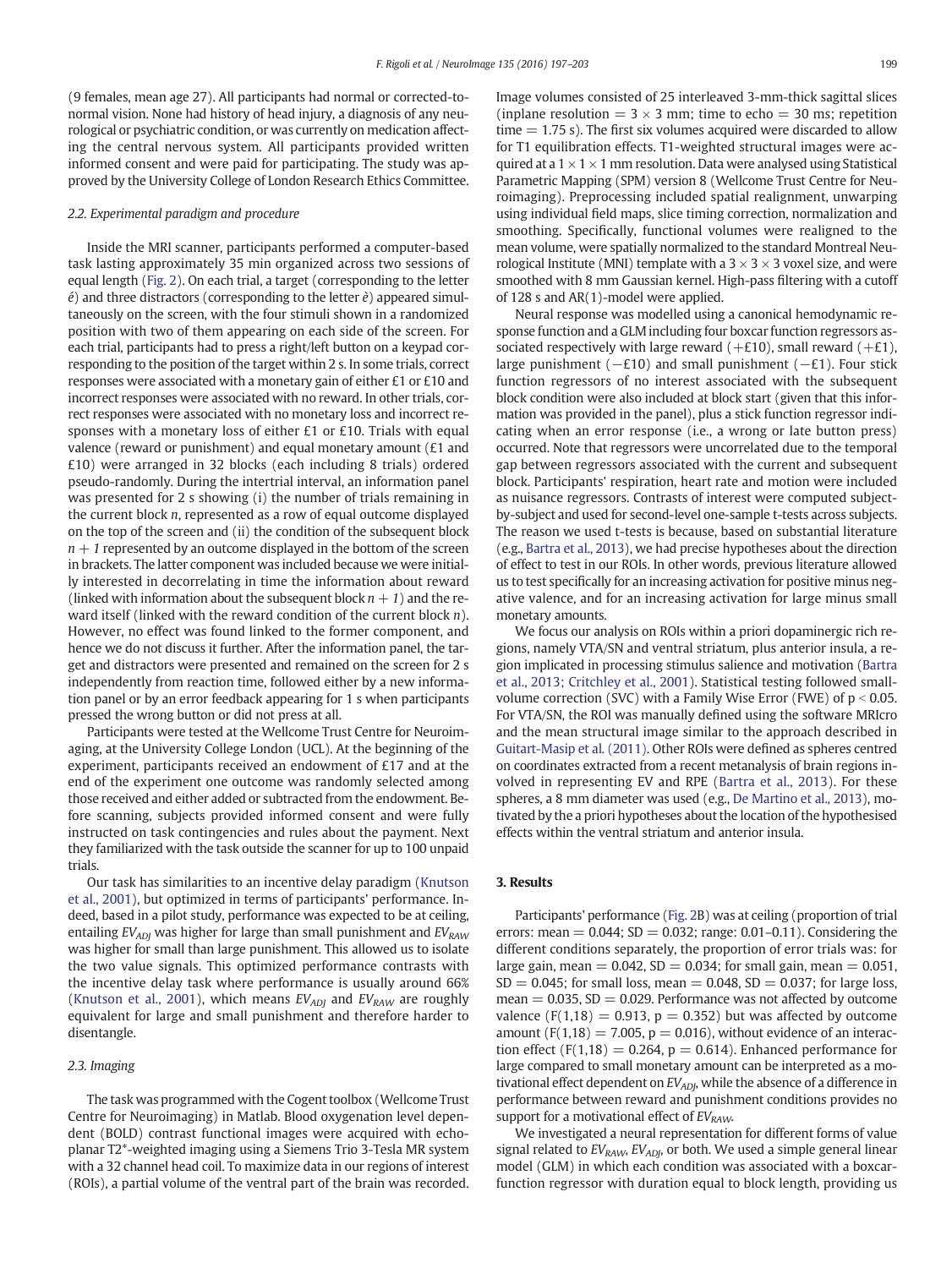with four regressors (large reward; small reward; large punishment; small punishment).

To dissociate encoding of  $EV_{RAW}$  and  $EV_{ADJ}$  ([Fig. 1\)](#page-2-0), we tested for a main effect of valence (consistent with  $EV_{RAW}$ ), a main effect of magnitude (consistent with  $EV_{ADJ}$ ), and an interaction between the two variables (consistent with  $EV_{RAW}$ ). Another possibility is that the expected magnitude of the reinforcer might be encoded in a manner corresponding to the absolute value of  $EV_{RAW}$  ( $|EV_{RAW}|$ ; [Fig. 1](#page-2-0)). This latter possibility makes predictions similar to the encoding of  $EV<sub>RAW</sub>$ , namely a main effect of valence and an interaction. Our design was not suited for dissociating  $EV_{RAW}$  and  $|EV_{RAW}|$  since it concentrated on testing for evidence that  $EV_{ADI}$  was signalled, independent of both  $EV_{RAW}$  and  $|EV_{RAW}|$ .

When contrasting activity for rewards minus punishments (independent of large/small amounts), we observed an increase in bilateral ventral striatum (Fig. 3A; 2, 11,  $-5$ ; Z = 2.91, p = 0.049 SVC; left:  $-3$ , 8,  $-5$ ; Z = 3.21, p = 0.024 SVC; in MNI coordinates space; see [Methods](#page-2-0) for details on how ROIs were defined) and VTA/SN [\(Fig. 4](#page-5-0)A– D; 2,  $-25$ ,  $-23$ ;  $Z = 2.77$ ,  $p = 0.040$  SVC). When contrasting activity for large minus small outcome amounts (independent of the gain/loss condition), we observed increased activity in VTA/SN ([Fig. 4B](#page-5-0)–D; 5,  $-27$ ,  $-15$ ; Z = 3.08, p = 0.020 SVC) but not ventral striatum. We also found a significant activation in left (but not right) anterior insula (Fig. 3B;  $-31$ , 18,  $-10$ ;  $Z = 3.38$ ,  $p = 0.017$  SVC), a region important in motivation and in evaluating stimulus salience [\(Bartra et al., 2013;](#page-6-0) [Critchley et al., 2001](#page-6-0)). Only at the most liberal threshold ( $p < 0.05$  uncorrected) was activation for this contrast seen in left ventral striatum  $(-17, 8, -2; T = 2.64, p = 0.008$  uncorrected) and right anterior insula  $(27, 28, -3; T = 3.06, p = 0.004$  uncorrected), though not in right ventral striatum, a result we report solely for completion.

 $(A)$ 

There was no interaction in any of the above ROIs between factors of outcome valence and monetary amount, even at the most liberal  $p < 0.05$  uncorrected threshold. In support of the conclusion that the lack of a valence–amount interaction effect is real and is not due to low statistical power, when comparing the difference between large and small gain against the difference between large and small loss, the voxel showing the highest t-value statistic within VTA/SN was associated with  $p > 0.4$  uncorrected, and within anterior insula with  $p > 0.8$ uncorrected.

We also investigated voxels showing a significant activation for both outcome valence and amount. These were tested with a conjunction analysis using a standard procedure ([Nichols et al., 2005;](#page-7-0) in this method, an appropriate null hypothesis of a lack of a conjunction effect is implemented). This showed a significant effect in VTA/SN ([Fig 4](#page-5-0)C–D; 5,  $-25, -15; Z = 2.64, p = 0.043$  SVC).

We next examined whether the effect of outcome amount seen in the insula and VTA/SN was influenced by interactions among these regions. In a psychophysiological interaction (PPI) analysis with large compared to small outcome amount as modulating conditions and insula as seed region, we found a significant interaction effect in VTA/SN ( $-3$ ,  $-25$ ,  $-20$ ;  $Z = 3.22$ ,  $p = 0.015$  SVC as per above), that reflected an enhanced coupling between insula and VTA/SN with larger outcome amounts.

#### 4. Discussion

In this study we separated the representation of two different expected value signals as posited with two-factor theory ([Dayan, 2012;](#page-6-0) [Mowrer, 1947](#page-6-0)). These comprise  $EV_{RAW}$ , which is associated with pure

### $(B)$



Fig. 3. (A) Activity in ventral striatum for gains compared to losses (right: 2, 11, −5; Z = 2.91, p = 0.049 SVC; left: −3, 8, −5; Z = 3.21, p = 0.024 SVC, in MNI space) independent of outcome amounts. On the bottom, beta weights of the different experimental conditions are reported for the peak-activation voxel in ventral striatum relative to the contrast gains minus losses. (B) Activity in left anterior insula for large compared to small outcome amounts (−31, 18, −10; Z = 3.38, p = 0.017 SVC) independent of outcome valence. On the bottom, beta weights of the different experimental conditions are reported for the peak-activation voxel in left anterior insula relative to the contrast large minus small outcome amounts.

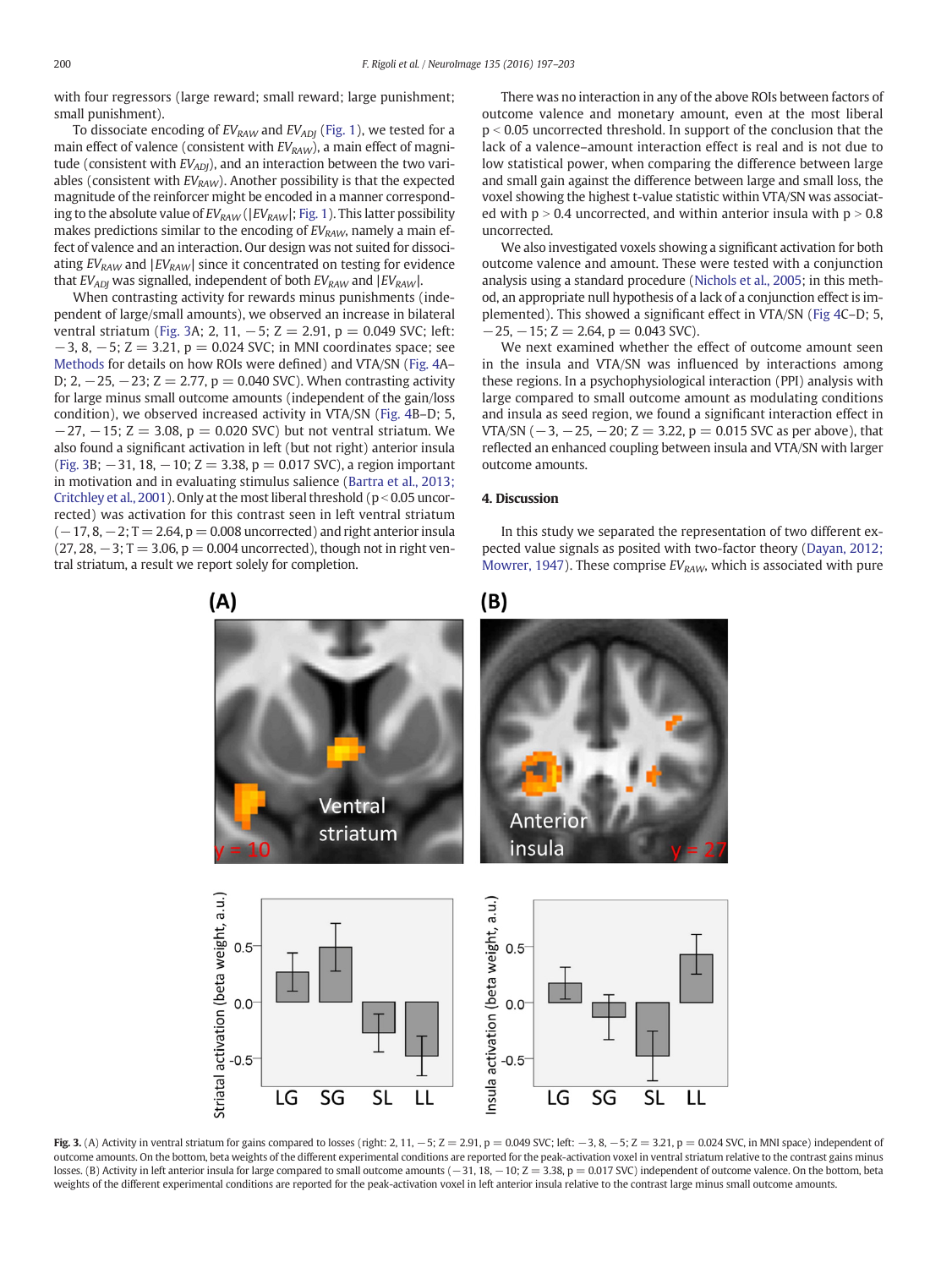<span id="page-5-0"></span>

Fig. 4. (A) Activity in VTA/SN for gains compared to losses  $(2, -25, -23; Z = 2.77, p = 0.040$  SVC); (B) for large compared to small outcome amounts  $(5, -27, -15; Z = 3.08, p = 0.020)$ SVC); (C) for both contrasts according to a conjunction analysis (5, -25, -15; Z = 2.64, p = 0.043 SVC). (D) Beta weights of the different experimental conditions are reported for the peak-activation voxel in VTA/SN relative to the conjunction analysis.

outcome valence, and  $EV_{AD}$ , an EV adjusted to encompass the amount of punishment that can potentially be avoided through action. We show neural responses in ventral striatum and anterior insula were consistent with representing  $EV_{RAW}$  and  $EV_{AD}$  respectively, while VTA/SN activation reflected both value signals.

Limitations implied by the use of fMRI mean that we cannot measure either neural activity or dopamine release and inferences that these effects are dopamine-mediated are necessarily indirect. Under an assumption that VTA/SN responses are reflective of dopaminergic activity, our findings support a role of this region in avoidance [\(Boureau and](#page-6-0) [Dayan, 2011; Dayan, 2012; Oleson and Cheer, 2013](#page-6-0)). This is in keeping with data showing that animals fail to acquire, or perform, an avoidance response following lesions of either VTA/SN or ventral striatum, a deficit that is reversed following administration of dopaminergic drugs [\(Cooper et al., 1973; Darvas et al., 2011; McCullough et al., 1993; Zis](#page-6-0) [et al., 1974](#page-6-0)). Along the same lines, microdialysis studies report enhanced dopamine levels in ventral striatum during learning and maintenance of avoidance behaviour ([Dombrowski et al., 2013;](#page-6-0) [McCullough et al., 1993](#page-6-0)). Furthermore, an enhanced response in ventral striatal neurons in receipt of dopaminergic projections is seen following presentation of warning signals associated with successful avoidance behaviour ([Oleson et al., 2012\)](#page-7-0).

Previous literature has not completely resolved whether increased engagement of dopaminergic regions is expected with larger punishments, when avoidance is possible [\(Boureau and Dayan, 2011; Dayan,](#page-6-0) [2012; Oleson and Cheer, 2013\)](#page-6-0). This uncertainty arises out from the apparent conflicting idea that responses in these regions correlate with EV but also boost motivation. Here we clarify this issue, casting the problem in terms of a distinction between  $EV_{RAW}$  and  $EV_{ADJ}$  signals [\(Dayan, 2012](#page-6-0)). As predicted by a recent two-factor theory inspired model ([Dayan,](#page-6-0) [2012\)](#page-6-0), we show enhanced activity in dopaminergic VTA/SN for large, compared with small, punishments during an avoidance task, consistent with representing  $EV_{ADJ}$ . One possibility is that such neural signal might be relevant for efficient performance of avoidance behaviour, as predicted by the model [\(Dayan, 2012\)](#page-6-0). However, we stress that in our task we did not investigate for a direct relationship between this signal and actual performance of an avoidance response, and hence the prediction that brain representations of  $EV_{ADI}$  affect behaviour remains to be empirically validated.

Participants were instructed about contingencies before the task in order to focus on the performance rather than the learning of the avoidance response [\(Mackintosh, 1983](#page-6-0)). Several theoretical and empirical considerations suggest that these two facets of avoidance may be dissociated, and indeed that learning is complicated by the involvement of at least two factors [\(Mackintosh, 1983; Mowrer, 1947](#page-6-0)). Our data leave open the question of how the value signals that emerged here in relation to performance are acquired during learning. Altogether, our results build on previous human and non-human studies that help clarifying the neural mechanisms underlying avoidance behaviour [\(Cooper et al., 1973; McCullough et al., 1993; Delgado et al., 2009;](#page-6-0) [Dombrowski et al., 2013; Kim et al., 2006; Palminteri et al., 2012;](#page-6-0) [Rigoli et al., 2012, 2016a, 2016b;](#page-6-0) [Schlund and Cataldo, 2010; Schlund](#page-7-0) [et al., 2011](#page-7-0)).

Salience can be conceived as the absolute reinforcer value [\(Bromberg-Martin et al., 2010](#page-6-0)), and a recent proposal has defined salience in terms of the absolute reinforcer value of all possible outcomes (multiplied by their probabilities; [Esber and Haselgrove, 2011\)](#page-6-0). This type of signal has been found to be relevant behaviourally and to be associated with activity in specific brain regions such as the temporoparietal junction ([Kahnt and Tobler, 2013](#page-6-0)). This conceptualization of salience has similarities with  $EV_{ADJ}$ . However, a critical difference is a reliance on the concept of punishment potentially avoidable through action as considered in  $EV_{AD}$ . This entails different predictions in our task. For instance, in the large loss condition, the model of [Esber and Haselgrove](#page-6-0)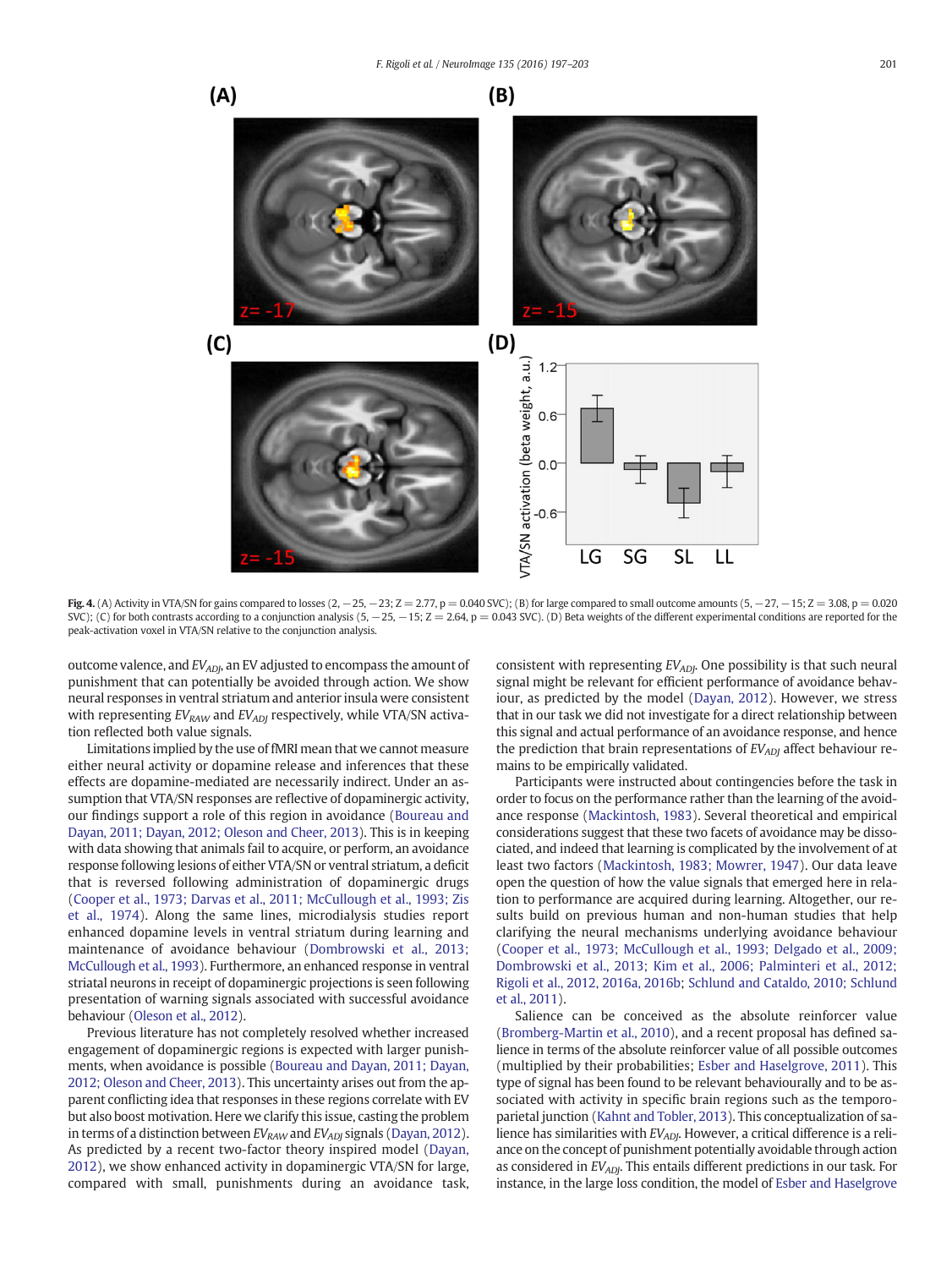<span id="page-6-0"></span>(2011) would expect small salience given a small chance of a large loss due to ceiling performance, predicting the same pattern of activity as  $|EV_{RAW}|$ . This is not consistent with the observed response in VTA/SN which fits better with signalling an  $EV_{AD}$ . One possibility is that different forms of salience are processed in the brain, with  $EV_{ADJ}$  representing a form of salience processed in dopaminergic midbrain. Notably, the fact that VTA/SN response might reflect  $EV_{ADI}$  might explain why dopamine appears often to be related to behavioural relevance over and above its link with learning (Berridge and Robinson, 1998; Boureau and Dayan, 2011; Dayan, 2012; Niv et al., 2007; Oleson and Cheer, 2013; Salamone and Correa, 2002).

The VTA/SN showed greater activity for reward compared to punishment, an effect that appears to be unrelated to overt behaviour in our task, since there was no difference in performance with reward and punishment conditions. One possibility is that different value signals associated with specific reference points overlap in VTA/SN as this region would represent both  $EV_{ADJ}$  and  $EV_{RAW}$ , resulting in a greater response for the large reward amount condition compared to the large punishment amount condition. Whether the interpolation of the two signals happens in single units or is segregated across the region remains a question for future research, though our observation of voxels recruited by both value signals hints at least a partial overlap.

There is debate as to whether VTA/SN activity reflects the expected absolute reinforce magnitude, corresponding to  $|EV_{RAW}|$ . In the context of our task,  $|EV_{RAW}|$  can be dissociated from  $EV_{ADJ}$  but not from  $EV_{RAW}$ . Therefore, while our design allows us to reveal independent neural signatures of  $EV_{ADI}$ , it is not suitable to distinguish whether  $EV_{RAW}$  or  $|EV_{RAW}|$  is signalled in VTA/SN. Encoding  $|EV_{RAW}|$  requires a response correlated with outcome amount in instrumental paradigms (as used here) but also in Pavlovian paradigms, i.e., when acting has no consequences. In line with an influence of  $|EV_{RAW}|$ , single-cell recording studies have reported increased firing rates with both unexpected punishments and rewards in a sub-set of VTA/SN neurons during Pavlovian conditioning (Bromberg-Martin et al., 2010; Matsumoto and Hikosaka, 2009). However, fMRI data (representing a more global population response compared to single-cell studies) on this question are mixed. Studies using monetary incentives show decreased VTA/SN activity for large compared to small (unexpected) punishment in the context of a Pavlovian paradigm (D'Ardenne et al., 2008; Seymour et al., 2007), while studies using painful stimuli report increased activity in dopaminergic regions for larger painful stimuli [\(Seymour et al., 2007](#page-7-0)).

Our findings indicate that ventral striatal activity correlated with the outcome valence associated with  $EV_{RAW}$ . However, since avoidance was overwhelmingly successful (with an average performance of 95%), the numerical value of  $EV_{RAW}$  would actually have been close to zero for losses. This could suggest that the representation of  $EV_{RAW}$  was nonlinear, although there was no direct evidence of this in the observed striatal responses. Note that, as for VTAS/SN, our design is not suitable to clarify whether the response in striatum depended on  $EV<sub>RAW</sub>$  or  $|EV_{RAW}|$ . We also failed to detect any significant effect linked with outcome amount connected with  $EV_{ADI}$ , in the ventral striatum. However, these data should be treated with caution because an effect in ventral striatum of outcome amount emerged using the most liberal significance threshold, raising the possibility that our null finding might be explained by lack of power. It should also be noted that a previous study has reported increased ventral striatal responses following presentation of warning signals associated with successful avoidance behaviour [\(Oleson et al., 2012\)](#page-7-0). Moreover, it has been shown that response in ventral striatum depends more on the instrumental action required (i.e., go vs no-go) than on valence (Guitart-Masip et al., 2011).

It is well-established that activity in anterior insula is influenced by EV (Bartra et al., 2013; Critchley et al., 2001). Our findings fit with previous evidence indicating a response in this region both for large compared to small reward, and for large compared to small punishment. This has been interpreted as anterior insula encoding  $|EV_{RAW}|$ , namely the expected absolute reinforcement (Bartra et al., 2013). However,

our data suggest that response in insula might reflect also  $EV_{ADI}$ . This finding is also linked with the idea that insula activity is linked to behavioural salience, as  $EV_{ADI}$  incorporates action-relevant information in terms of punishment potentially avoidable (Critchley et al., 2001). Note also that we observed a change in coupling between insula and VTA/SN as a function of outcome amount. One plausible hypothesis is that insula integrates information about task salience, and through projections to dopaminergic neurons in VTA/SN, regulates their excitability in response to representations of  $EV_{ADI}$ .

In sum, we investigated value signalling in the context of avoidance behaviour and highlight a central role of VTA/SN and anterior insula in representing an EV representation adjusted to the level of punishment potentially avoidable through action.

#### Acknowledgements

This work was supported by the Wellcome Trust (Ray Dolan Senior Investigator Award 098362/Z/12/Z). F.R., B.C. and R.J.D. are supported by the Wellcome Trust. R.J.D. is supported by funding from the Max Planck Society. P.D. is supported by the Gatsby Charitable Foundation. The Wellcome Trust Centre for Neuroimaging is supported by core funding from the Wellcome Trust 091593/Z/10/Z. The authors declare no conflict of interest.

#### References

- Bartra, O., McGuire, J.T., Kable, J.W., 2013. [The valuation system: a coordinate-based meta](http://refhub.elsevier.com/S1053-8119(16)30103-3/rf0005)[analysis of BOLD fMRI experiments examining neural correlates of subjective value.](http://refhub.elsevier.com/S1053-8119(16)30103-3/rf0005) [NeuroImage 76, 412](http://refhub.elsevier.com/S1053-8119(16)30103-3/rf0005)–427.
- Berridge, K.C., Robinson, T.E., 1998. [What is the role of dopamine in reward: hedonic im](http://refhub.elsevier.com/S1053-8119(16)30103-3/rf0010)[pact, reward learning, or incentive salience? Brain Res. Rev. 28 \(3\), 309](http://refhub.elsevier.com/S1053-8119(16)30103-3/rf0010)–369.
- Boureau, Y.L., Dayan, P., 2011. [Opponency revisited: competition and cooperation be](http://refhub.elsevier.com/S1053-8119(16)30103-3/rf0015)[tween dopamine and serotonin. Neuropsychopharmacology 36 \(1\), 74](http://refhub.elsevier.com/S1053-8119(16)30103-3/rf0015)–97.
- Bromberg-Martin, E.S., Matsumoto, M., Hikosaka, O., 2010. [Dopamine in motivational](http://refhub.elsevier.com/S1053-8119(16)30103-3/rf0020) [control: rewarding, aversive, and alerting. Neuron 68 \(5\), 815](http://refhub.elsevier.com/S1053-8119(16)30103-3/rf0020)–834.
- Cooper, B.R., Breese, G.R., Grant, L.D., Howard, J.L., 1973. [Effects of 6-hydroxydopamine](http://refhub.elsevier.com/S1053-8119(16)30103-3/rf0025) [treatments on active avoidance responding: evidence for involvement of brain dopa](http://refhub.elsevier.com/S1053-8119(16)30103-3/rf0025)[mine. J. Pharmacol. Exp. Ther. 185 \(2\), 358](http://refhub.elsevier.com/S1053-8119(16)30103-3/rf0025)–370.
- Critchley, H.D., Mathias, C.J., Dolan, R.J., 2001. [Neural activity in the human brain relating](http://refhub.elsevier.com/S1053-8119(16)30103-3/rf0030) [to uncertainty and arousal during anticipation. Neuron 29 \(2\), 537](http://refhub.elsevier.com/S1053-8119(16)30103-3/rf0030)–545.
- D'Ardenne, K., McClure, S.M., Nystrom, L.E., Cohen, J.D., 2008. [BOLD responses re](http://refhub.elsevier.com/S1053-8119(16)30103-3/rf0035)flecting dopaminergic signals in the human ventral tegmental area. Science 319 (5867) 1264–[1267.](http://refhub.elsevier.com/S1053-8119(16)30103-3/rf0035)
- Darvas, M., Fadok, J.P., Palmiter, R.D., 2011. [Requirement of dopamine signaling in the](http://refhub.elsevier.com/S1053-8119(16)30103-3/rf0040) [amygdala and striatum for learning and maintenance of a conditioned avoidance re](http://refhub.elsevier.com/S1053-8119(16)30103-3/rf0040)[sponse. Learn. Mem. 18 \(3\), 136](http://refhub.elsevier.com/S1053-8119(16)30103-3/rf0040)–143.
- Dayan, P., 2012. [Instrumental vigour in punishment and reward. Eur. J. Neurosci. 35 \(7\),](http://refhub.elsevier.com/S1053-8119(16)30103-3/rf0045) 1152–[1168.](http://refhub.elsevier.com/S1053-8119(16)30103-3/rf0045)
- De Martino, B., Fleming, S.M., Garrett, N., Dolan, R.J., 2013. Confi[dence in value-based](http://refhub.elsevier.com/S1053-8119(16)30103-3/rf0050) [choice. Nat. Neurosci. 16 \(1\), 105](http://refhub.elsevier.com/S1053-8119(16)30103-3/rf0050)–110.
- Delgado, M.R., Jou, R.L., LeDoux, J.E., Phelps, E.A., 2009. [Avoiding negative outcomes:](http://refhub.elsevier.com/S1053-8119(16)30103-3/rf0055) [tracking the mechanisms of avoidance learning in humans during fear conditioning.](http://refhub.elsevier.com/S1053-8119(16)30103-3/rf0055) [Front. Behav. Neurosci. 3](http://refhub.elsevier.com/S1053-8119(16)30103-3/rf0055).
- Dombrowski, P.A., Maia, T.V., Boschen, S.L., Bortolanza, M., Wendler, E., Schwarting, R.K., Da Cunha, C., 2013. [Evidence that conditioned avoidance responses are reinforced](http://refhub.elsevier.com/S1053-8119(16)30103-3/rf0060) [by positive prediction errors signaled by tonic striatal dopamine. Behav. Brain Res.](http://refhub.elsevier.com/S1053-8119(16)30103-3/rf0060) [241, 112](http://refhub.elsevier.com/S1053-8119(16)30103-3/rf0060)–119.
- Esber, G.R., Haselgrove, M., 2011. Reconciling the infl[uence of predictiveness and uncer](http://refhub.elsevier.com/S1053-8119(16)30103-3/rf0065)[tainty on stimulus salience: a model of attention in associative learning. Proc. R.](http://refhub.elsevier.com/S1053-8119(16)30103-3/rf0065) [Soc. Lond. B Biol. Sci., rspb20110836](http://refhub.elsevier.com/S1053-8119(16)30103-3/rf0065)
- Guitart-Masip, M., Fuentemilla, L., Bach, D.R., Huys, Q.J., Dayan, P., Dolan, R.J., Duzel, E., 2011. [Action dominates valence in anticipatory representations in the human stria](http://refhub.elsevier.com/S1053-8119(16)30103-3/rf0070)[tum and dopaminergic midbrain. J. Neurosci. 31 \(21\), 7867](http://refhub.elsevier.com/S1053-8119(16)30103-3/rf0070)–7875.
- Kable, J.W., Glimcher, P.W., 2007. [The neural correlates of subjective value during](http://refhub.elsevier.com/S1053-8119(16)30103-3/rf0075) [intertemporal choice. Nat. Neurosci. 10 \(12\), 1625](http://refhub.elsevier.com/S1053-8119(16)30103-3/rf0075)–1633.
- Kahnt, T., Tobler, P.N., 2013. [Salience signals in the right temporoparietal junction facili](http://refhub.elsevier.com/S1053-8119(16)30103-3/rf0080)[tate value-based decisions. J. Neurosci. 33 \(3\), 863](http://refhub.elsevier.com/S1053-8119(16)30103-3/rf0080)–869.
- Kim, H., Shimojo, S., O'Doherty, J.P., 2006. [Is avoiding an aversive outcome rewarding?](http://refhub.elsevier.com/S1053-8119(16)30103-3/rf0085) [Neural substrates of avoidance learning in the human brain. PLoS Biol. 4 \(8\), e233](http://refhub.elsevier.com/S1053-8119(16)30103-3/rf0085).
- Knutson, B., Adams, C.M., Fong, G.W., Hommer, D., 2001. [Anticipation of increasing mon](http://refhub.elsevier.com/S1053-8119(16)30103-3/rf0090)[etary reward selectively recruits nucleus accumbens. J. Neurosci. 21 \(16\), RC159.](http://refhub.elsevier.com/S1053-8119(16)30103-3/rf0090) Mackintosh, N.J., 1983. [Conditioning and Associative Learning. Clarendon Press, Oxford,](http://refhub.elsevier.com/S1053-8119(16)30103-3/rf0095)
- [p. 316](http://refhub.elsevier.com/S1053-8119(16)30103-3/rf0095).
- Matsumoto, M., Hikosaka, O., 2009. [Two types of dopamine neuron distinctly convey pos-](http://refhub.elsevier.com/S1053-8119(16)30103-3/rf0100)[itive and negative motivational signals. Nature 459 \(7248\), 837](http://refhub.elsevier.com/S1053-8119(16)30103-3/rf0100)–841.
- McCullough, L.D., Sokolowski, J.D., Salamone, J.D., 1993. [A neurochemical and behavioral](http://refhub.elsevier.com/S1053-8119(16)30103-3/rf0105) [investigation of the involvement of nucleus accumbens dopamine in instrumental](http://refhub.elsevier.com/S1053-8119(16)30103-3/rf0105) [avoidance. Neuroscience 52 \(4\), 919](http://refhub.elsevier.com/S1053-8119(16)30103-3/rf0105)–925.